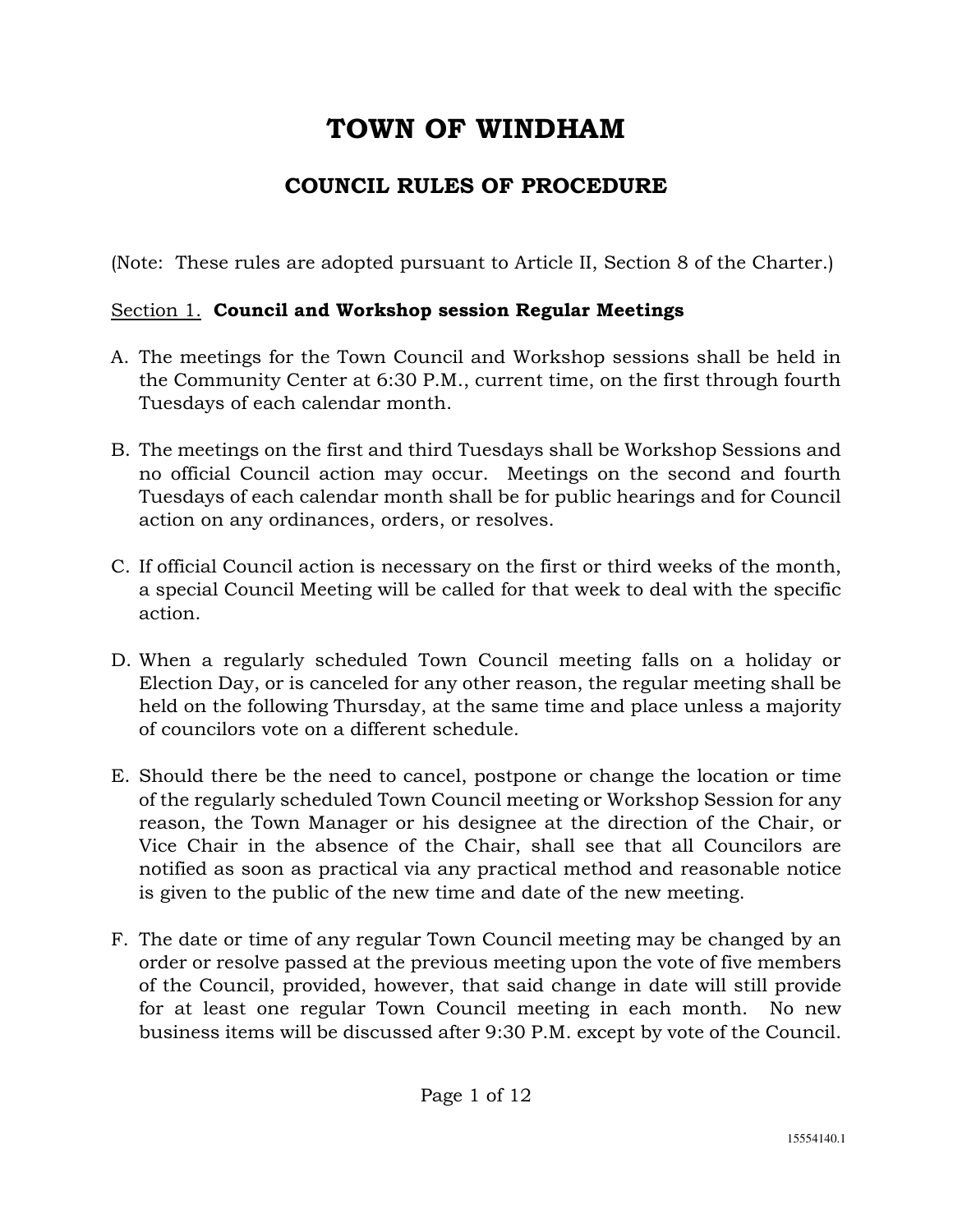# Section 2. **Special Meetings**

- A. Special Town Council meetings may be called by the Chair, and in case of his absence, disability, or refusal may be called by three members of the Council. Notice of the special meeting shall be delivered to each member of the Council by telephone or email (with RSVP) or text message. Councilor(s) will acknowledge receipt to the best of their abilities.
- B. The Press (local editions) shall be notified via best means possible with the agenda posted on the Town's website. The notification and posting will be at least twenty-four hours before the time for holding said special meeting unless all members of the Council waive such notice.
- C. The call and agenda for said special Town Council meeting shall set forth the matters to be acted upon at said meeting. No other business shall be considered at such meeting.
- D. Articles from the previous Town Council meeting may not be brought up for reconsideration at a special Town Council meeting, unless the Council finds that a special meeting, confined to the issue under reconsideration, is in order. Nothing in this paragraph shall eliminate the right of a Council member to put forward a motion for reconsideration at the next regularly scheduled Town Council meeting.

## Section 3. **Quorum**

- A. Article II, section 10 of the Charter provides that a quorum is a majority of the Council (4 members)
- B. Four affirmative votes must be cast for passage of any item.

# Section 4. **Council Action**

The Town Council shall formally act only by ordinances, orders, or resolves. All ordinances, orders and resolves shall be confined to one subject, which shall be clearly expressed in the title.

# Section 5. **Ordinance Style**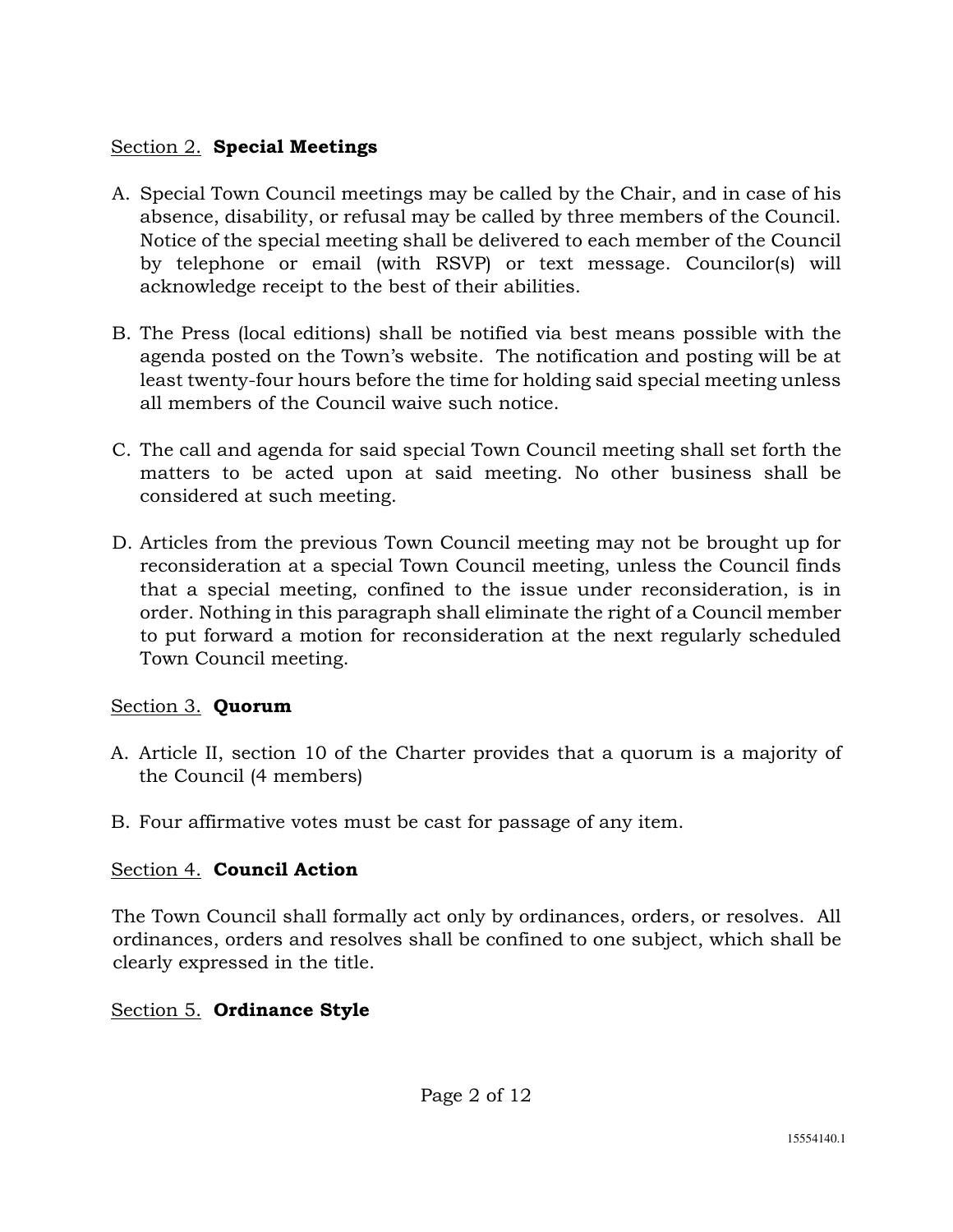The enacting style for an ordinance shall be "The Town of Windham hereby ordains", followed by the wording of the ordinance.

## Section 6. **Order & Resolve Style**

In all votes of command, the form of expression shall be "ordered", and of opinions, principles, facts, or purposes, the form shall be "resolved".

### Section 7. **Full Reading Waiver**

Every ordinance order or resolve shall be read in its entirety unless the reading is dispensed with by the unanimous vote of those present, in which case reading shall be by title only.

### Section 8. **Roll Call Vote**

- A. Roll call votes shall be taken on the passage of an ordinance, order, or resolve, when called for by any member of the Council.
- B. The results of the roll call vote shall be entered upon the record of proceedings of the Council by the Clerk.
- C. Every ordinance, order and resolve shall require, on final passage, the affirmative vote of at least four members of the Council.

## Section 9. **Effective Date of Ordinances**

- A. All ordinances shall take effect and be in full force on the 30th day following Council approval d, as required by Article II, section 11 of the Charter.
- B. Emergency ordinances are excepted from the 30-day rule and become enacted on the date indicated in the ordinance. However, they stand repealed as of the 61st day following approval unless the Council has held a public hearing on the ordinance and approved its extension or permanent enactment.

## Section 10. **Effective Date of Orders and Resolve**

Orders or resolves shall take effect immediately upon passage.

## Section 11. **Items for Agenda**

No ordinance, order, or resolve shall be in order for action at any meeting of the Town Council unless such ordinance, order, or resolve shall be filed in the office of the Town Clerk on the Friday prior to the meeting. Further,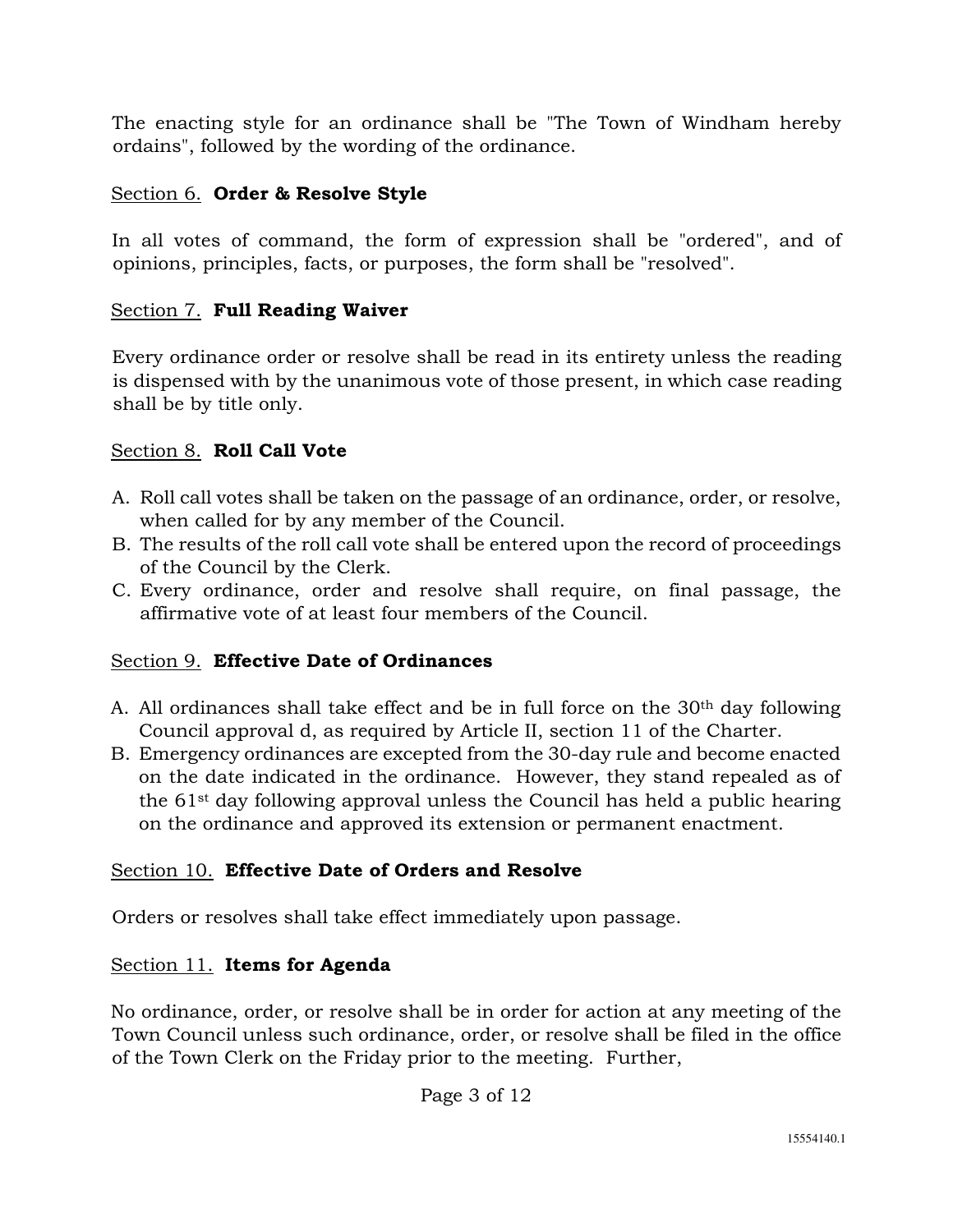- A. Items may be placed on the agenda for any meeting of the Town Council, whether a regular Town Council meeting or Workshop Session:
	- 1. By request to the Council Chair, who may place an item on the agenda for any meeting at his or her discretion,
	- 2. By written request of two or more members of the Council to the Council Chair, or
	- 3. By the Town Manager, though such items generally shall be limited to requests of the Council, as above, or matters of routine administration.
- B. Items which are considered routine and not requiring debate may be placed on a consent agenda at the discretion of the Council Chair or Town Manager, subject to the limitations above, and shall be listed separately on the agenda for any regular meeting.
- C. A motion made to approve the entire consent agenda shall be considered a motion for each and every item on the consent agenda and a waiver of full reading otherwise required by Section 7 of these Rules.
- D. At any point prior to a vote of the Council on the consent agenda, any member of the Council may have any or all items removed from the consent agenda to be considered individually.
- E. There shall be no consent agenda at special meetings of the Town Council called pursuant to these Rules, except to authorize the acceptance of a consent or settlement agreement.

### Section 12. **Opening of Meeting**

The Chair shall take the chair at the time appointed for the meeting, call the members to order, cause the roll to be called, and, a quorum being present, cause the minutes of the preceding meeting(s) to be acted on, and proceed to business.

## Section 13. **Chair's Duties**

- A. The Chair shall preserve decorum and order,
- B. The Chair may speak to points of order raised by other members and shall declare all votes.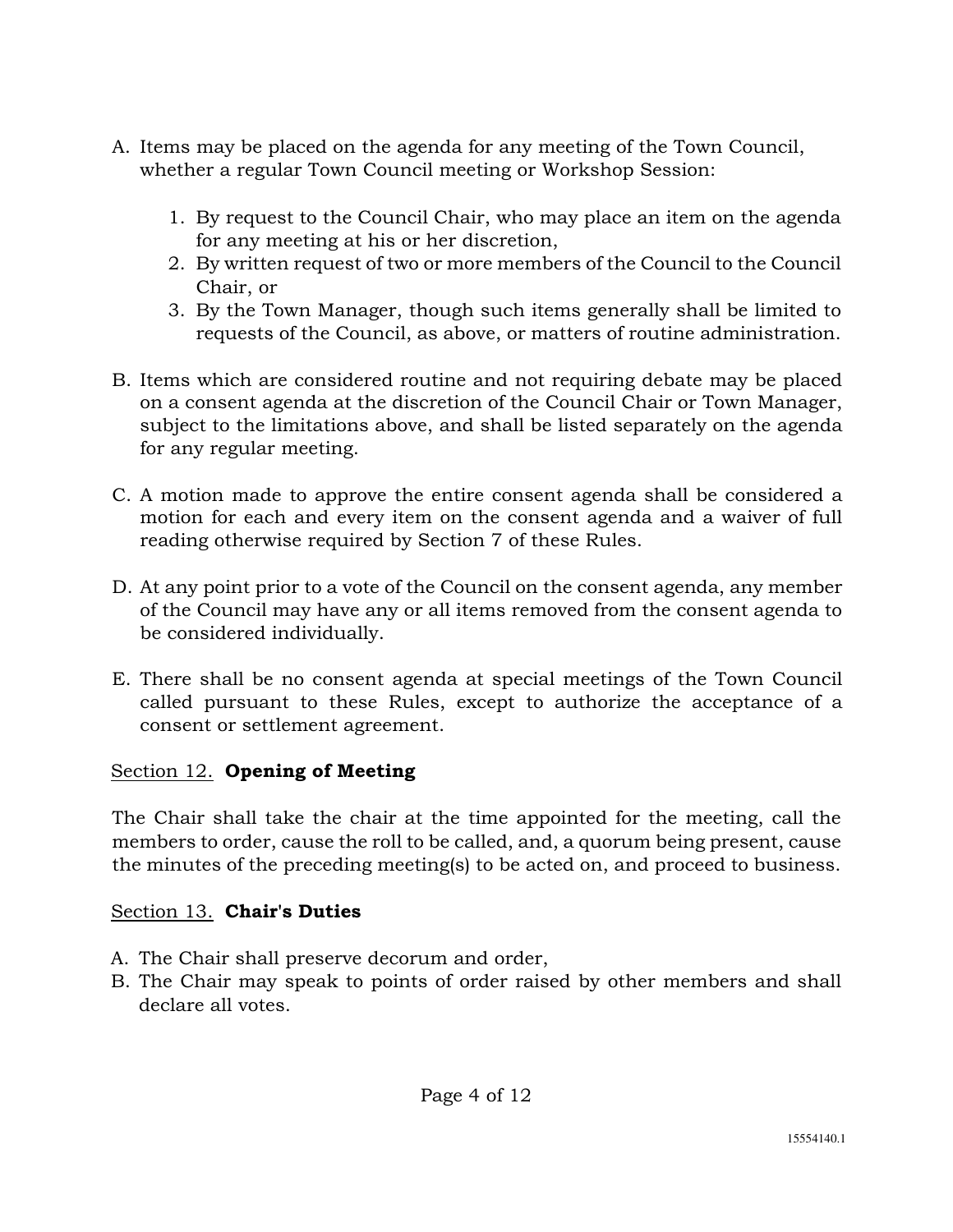C. Should any member doubt the results of the vote, the Chair shall cause a recount of the members voting in the affirmative and in the negative without debate.

# Section 14. **Council Parliamentarian**

The Council Parliamentarian shall decide all questions of order subject to an appeal to the Council by motion regularly seconded, and no other business shall be in order until the question on appeal is decided.

### Section 15. **Motions**

The Chair shall consider a motion to adjourn as always in order except on immediate repetition; and that motion, and the motion to lay on the table, or to take from the table, shall be decided without debate.

### Section 16. **Reconsiderations**

- A. When a vote is passed, it shall be in order for any member who voted in the majority, or in the negative on a tie vote, to move a reconsideration thereof at the same, or the next Council meeting or Special Meeting held.
- B. When a motion for reconsideration is decided, that vote shall not be reconsidered.
- C. Such a motion may be seconded by any member, however s/he voted on the prior vote.
- D. For the purpose of this Section, a special meeting or workshop session meeting shall not constitute a regular meeting.

## Section 17. **Motion for Previous Question**

- A. Upon the motion for the previous questions being made and seconded, the Chair shall put the question in the following form: "Shall the main question be suspended until the motion for the previous question shall be decided."
- B. After the adoption of said motion for the previous question by a majority vote, the sense of the Council shall be forthwith taken upon all pending amendments, and then upon the main question.
- C. No debate shall be allowed on a motion for the previous question. Neither is it susceptible to amendment. All questions of order arising incidentally thereon must be decided without discussion whether appeal be had from the Parliamentarian or not.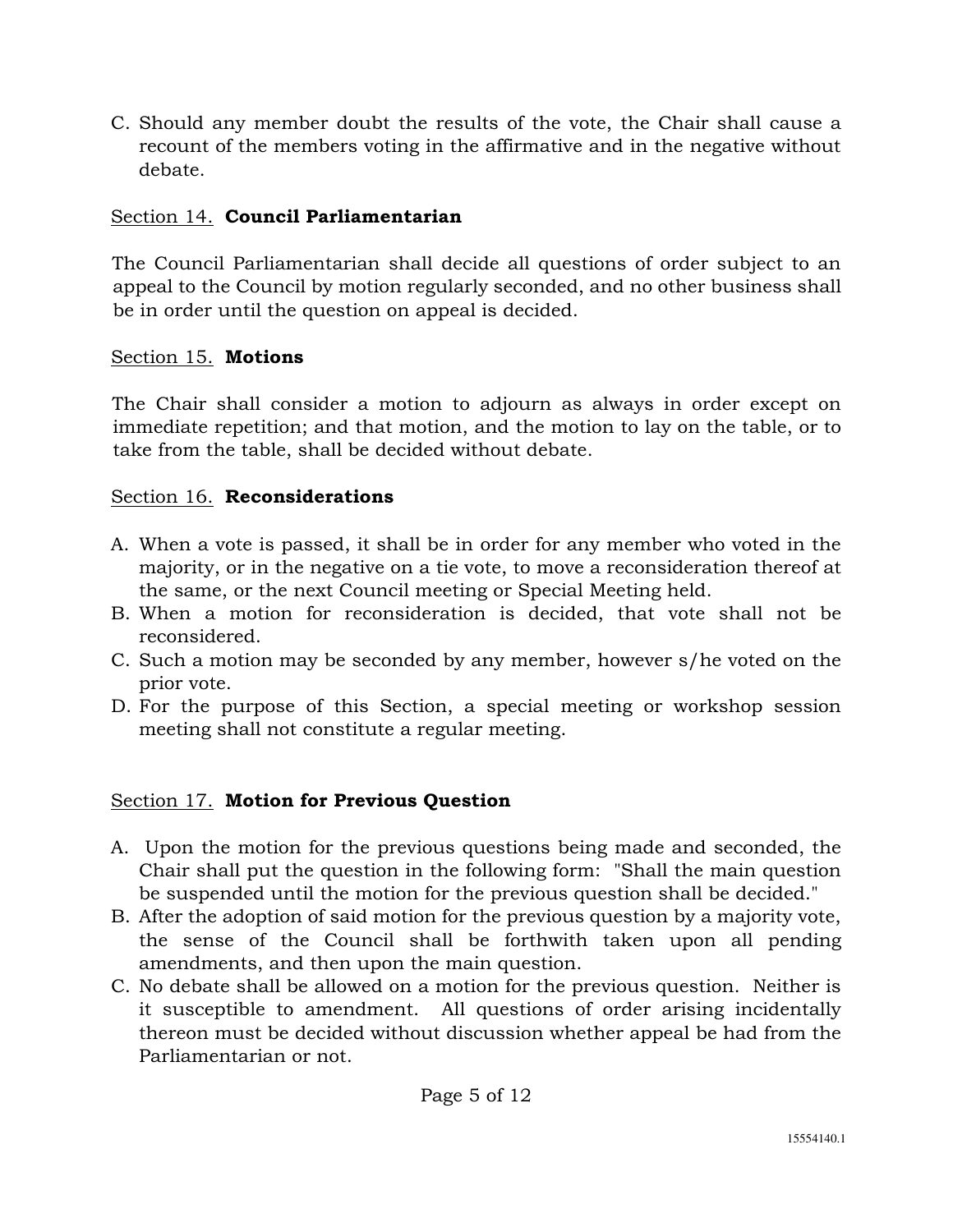## Section 18. **Address the Chair**

When a member is recognized by the Chair s/he shall address the Chair, confine himself to the question under debate, and avoid personalities.

# Section 19. **No Interruptions**

- A. No Council member or member of the public shall interrupt any person speaking under recognition by the Chair.
- B. A Council member may interrupt a speaker only to make a call to order or to correct a mistake.

# Section 20. **Council Voting**

- A. Every member present when a question is put shall give his vote unless the Council, for special reasons, shall excuse him/her.
- B. Application to be so excused must be made before the Council discussion on the selected topic,
- C. Any member who has reason to believe he or she may be prevented from voting due to conflict of interest or bias, or the perception thereof, shall declare this prior to hearing or discussion on the topic. The Chair may call for discussion and vote regarding any member's ability to participate on an agenda item.
- D. Any member abstaining from the agenda item shall not participate in Council discussion and must depart the Council seat s/he occupies for the entirety of the agenda item.

## Section 21. **Motion in Writing**

Every motion shall be reduced to writing if the Chair shall so direct.

## Section 22. **Dividing a Motion**

A majority of the Council may approve a question to be moved and discussed in a divided fashion, in order to promote clarity and convenience in addressing the issue.

## Section 23. **Priority of Business**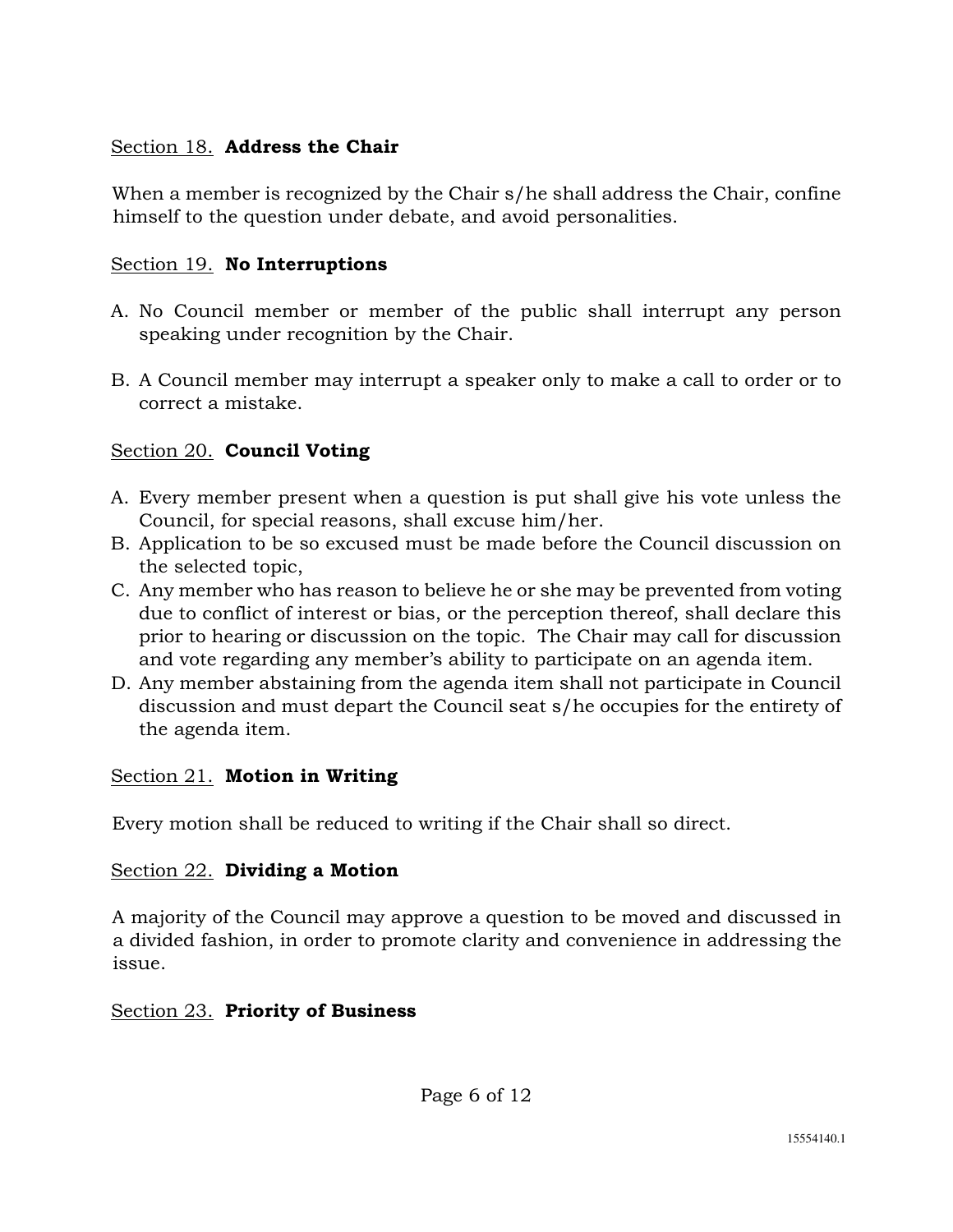All questions relating to priority of business to be acted upon shall be decided without debate, as stated by Chair or vote of the Council.

### Section 24. **Suspending and/or Changing Rules**

- A. These Rules shall not be dispensed with or suspended unless 2/3 of the members present and voting consent thereto.
- B. These Rules shall not be amended or repealed without notice, in writing, being given at the preceding meeting, and the affirmative vote of at least four members at the next regular meeting of the Council.

#### Section 25. **To Address the Council**

Any person wishing to address the Council will be given an opportunity to do so in accordance with the following procedures:

- A. Members of the public wishing to address the Council on an item which appears on the agenda shall wait until the Chair announces the acceptance of public comment for said item, at which time the public may address the Council on that particular item. Public comment at Workshop Sessions will be accepted only as permitted by the Chair or by consent of the Council.
- B. Once the Council has begun its deliberation on an item, no person shall be permitted to address the Council on such item except by approval of the Chair.
- C. Members of the public shall limit their comments to three minutes per agenda item. The Council Chair may grant an additional three minutes at his discretion.
- D. Each person may address an agenda item once and shall be allowed to speak once again after everyone else has had an opportunity to speak. Duplicative, combative, or inappropriate comments will not be permitted.
- E. Persons wishing to address the Council on an item not appearing on the agenda shall do so during the public participation section of the agenda.
- F. Any person wishing to address the Council shall
	- 1. signify his desire by raising his hand and, when recognized by the Chair,
	- Page 7 of 12 2. state his name and town of residency; and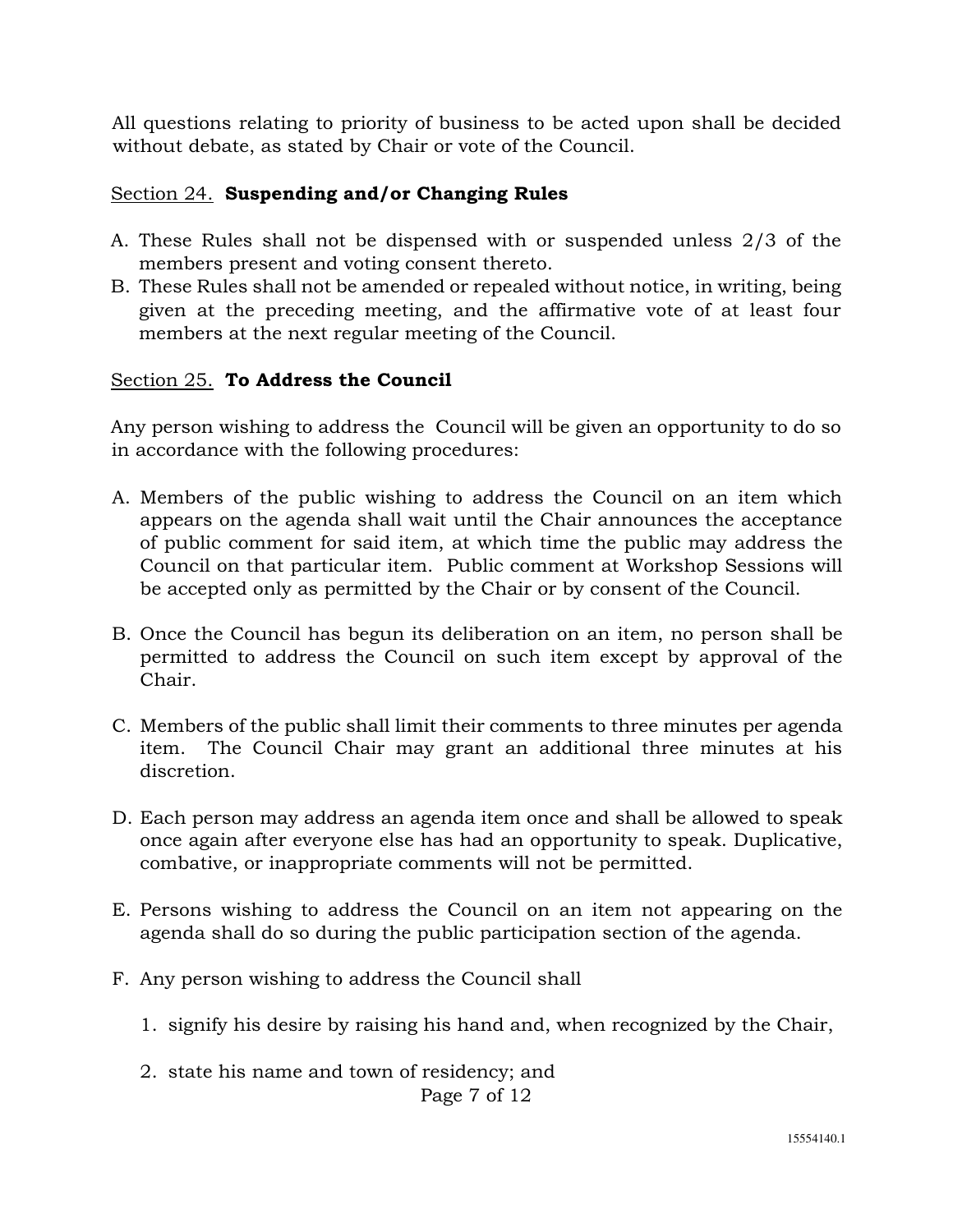- 3. the subject matter on which he desires to address the Council.
- G. Persons present at Council meetings are requested not to applaud or otherwise express, other than verbally, their approval or disapproval of any statements made, or actions taken at such meeting.

# Section 26. **Council Officers and Subcommittees**

- A. At the first regularly scheduled Town Council meeting or Workshop Session following the election, there shall be chosen the following subcommittees and Council Officers:
	- 1. Council Chair and Vice Chair. The Chair shall have those duties as prescribed by Charter, by these Rules, and any other lawful duties which may be assigned. The Vice Chair shall act as Chair in the Chair's absence.
	- 2. Council Parliamentarian. The Parliamentarian shall have those duties as prescribed by Section 14 of these Rules.
	- 3. Finance Committee.
		- a. The Finance Committee shall consist either of (a) three (3) members of the Council or (b) a committee of the whole and shall act by majority vote. The Finance Committee shall choose a Chair by majority vote of its members.
		- b. The Finance Committee shall have the duty to meet with the Town Manager to review the Manager's recommended annual town budget, and to make recommendations thereon to the Council.
		- c. The Finance Committee shall have the duty to review and advise the Town Manager on matters of current expenditures and revenues, and to report as needed to the full Council.
		- d. The Council may refer matters relating to Town finances to the Finance Committee, which shall study the same and make appropriate recommendations to the full Council.
	- 4. Appointments Committee.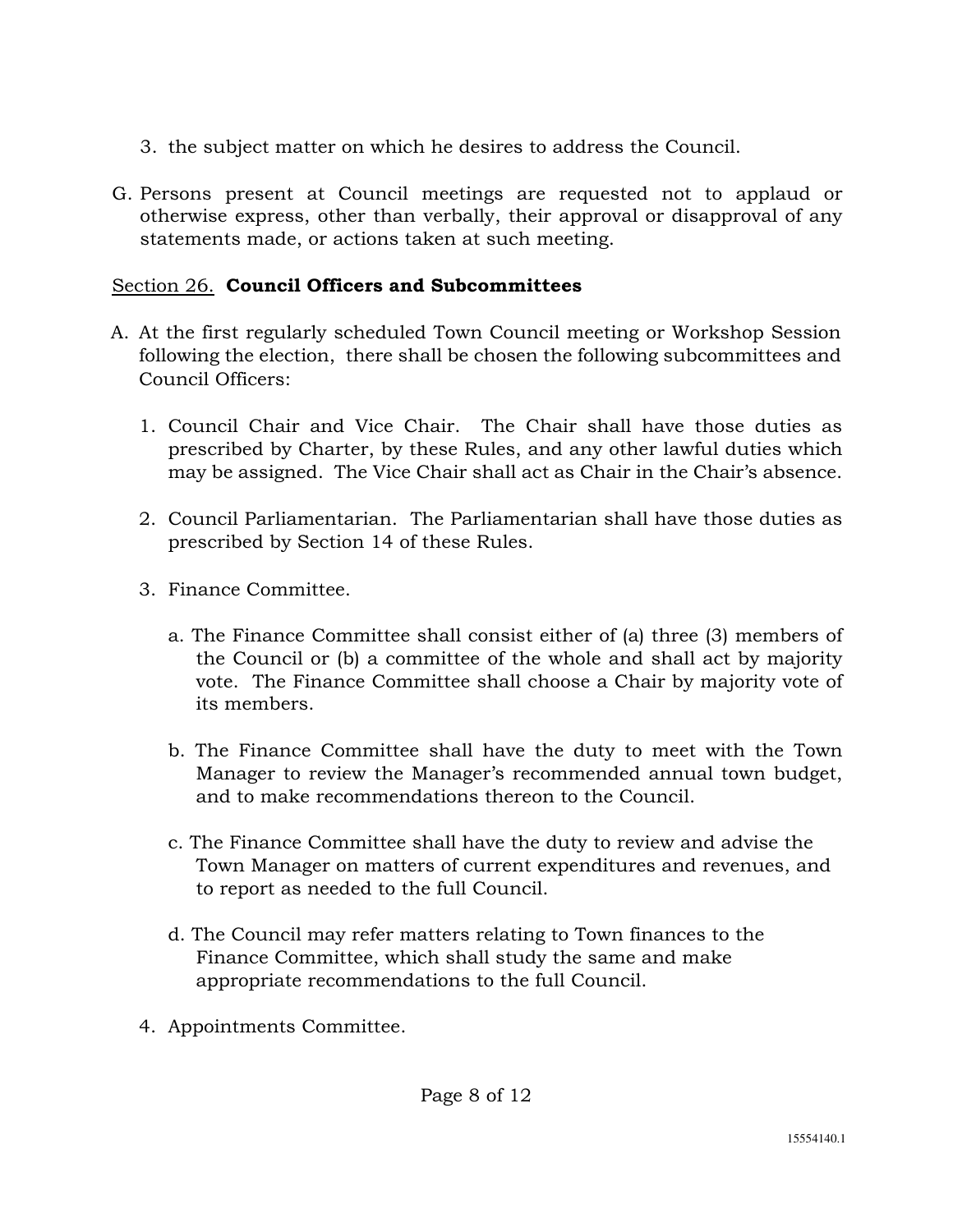- a. The Appointments Committee shall consist of three (3) members of the Council and shall act by majority vote.
- b. The Appointments Committee shall choose a Chair by majority vote of its members.
- c. The Appointments Committee shall review applications for and recommend persons for appointment to various boards and advisory committees which are appointed by the Council, except that the Appointments Committee shall not make recommendations as to the subcommittees of the Council under this Section.
- 5. Council of Governments Executive Committee Member. The Council shall appoint one member of the Council, or may appoint the Town Manager, as the Town's representative on the Greater Portland Council of Governments Executive Committee.
- 6. Windham Economic Development Corporation Board of Directors. The Council shall appoint two members of the Council to serve on the WEDC board of directors, such appointment to expire annually on the date of the regular municipal election.
- B. The Council may create such additional subcommittees of its members as it may determine necessary from time to time.

### Section 27. **Selection Process**

The members of the Council to serve in the above capacities shall be chosen by the Council by a majority vote, and the Chair of the Council shall be, ex-officio, a member of the subcommittee.

#### Section 28. **Council Appointments**

- A. The Council may appoint members of the Council and/or citizens of the Town to such committees and boards as are authorized by order of the Council, charter, or statute.
- B. A citizen of the Town is defined, in this section, as a legal resident of Windham that would be eligible to register to vote in the town.
- Page 9 of 12 C. Any such member who does not meet the definition of citizen is ineligible to participate on the board or committee unless specifically permitted under the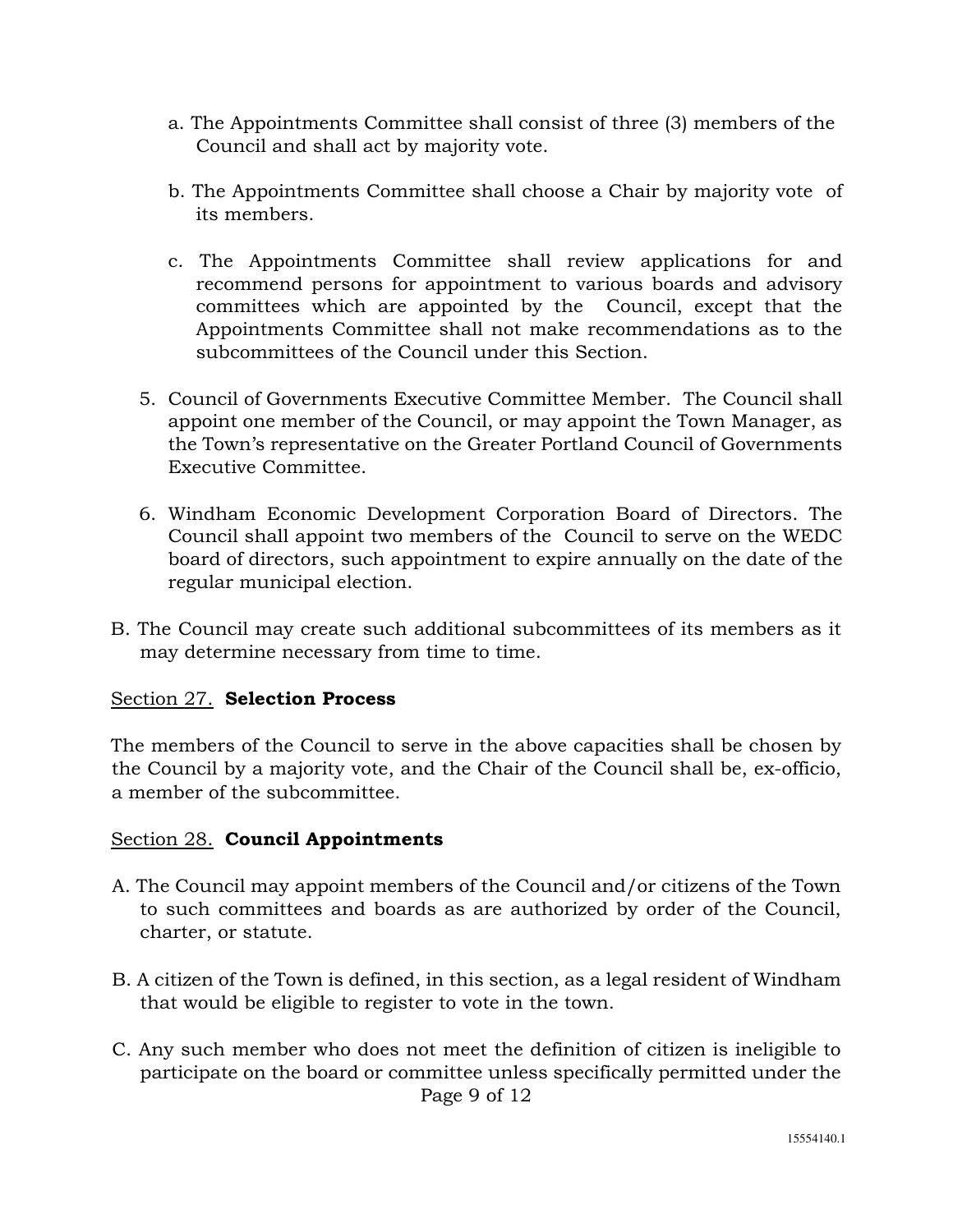board or committee's charge. If a board or committee's charge is amended during a member's term, the member may serve out his or her term despite not meeting any new membership requirements, including citizenship.

- D. No committee shall have the power of executive action unless specifically authorized by law or the Council and shall report back to the Council for action on its recommendations or proposals.
- E. When considering candidates for appointment to these Town-Chartered boards, the Council shall regard existing committee members in the same manner as other applicants.
- F. The Council's Appointments Committee shall provide its recommendations for appointment to any board, committee or commission to the full Council at least four days prior to any consideration of a vote.

## Section 29. *Robert's Rules of Order*

- A. *Robert's Rules of Order* shall govern all other questions regarding the procedures of the Windham Council.
- B. If a conflict shall arise between these Rules and Robert's Rules, these Rules shall govern.

## Section 30. **Other Rules**

- A. All rules and regulations of the municipal officers or of any office in the Town of Windham in force at the time that these Rules take effect, not inconsistent with the provisions thereof, shall continue in force until amended or repealed.
- B. No Councilor will contact the town attorney without express verbal or written permission of either the Council Chair, Vice Chair or Town Manager.
- C. The chair, vice chair and town manager shall be copied on all correspondences to the town attorney.
- D. At the discretion of the town attorney, the legal opinion and or response of the attorney shall be distributed to the entire council at the next regular meeting.

## Section 31. **Council-Staff Communications**

Communications with staff shall be conducted according to the Council-Staff Communications Protocol, attached to these Rules as Appendix A.

## Section 32. **Severability**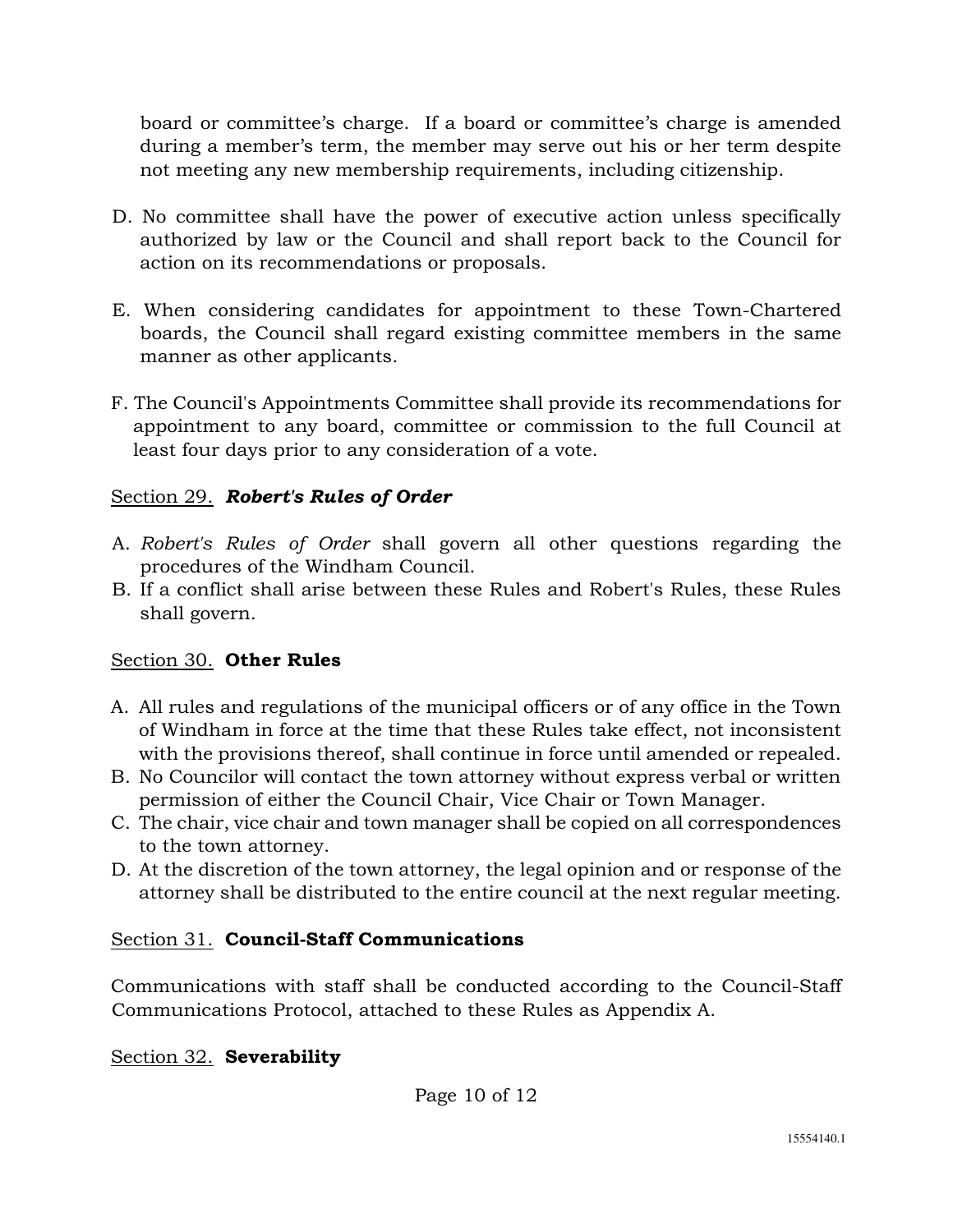If any portion of these Rules shall be held invalid, such decision shall not affect the validity of the remaining portions thereof.

### **Digest of Changes:**

Note: As previously adopted and amended 3/26/1981, 10/22/1991, 10/10/1995, 8/26/1997 and 8/10/2004

Amended by Order 09-188, 12/22/2009

- Added procedures for putting items on agenda in Section 11.
- Added consent agenda procedures in Section 11.
- Added role descriptions for council officers and subcommittees in Section 27.
- Specified duties and composition of council subcommittees in Section 27.
- Specifically allowed appointment of Town Manager as GPCOG Executive Committee representative in Section 27.

Amended by Order 10-166, 9/14/2010

• Added Council-Staff communications policy at Section 30, renumbered subsequent sections.

Amended by Order 12-045, 4/10/2012

• Added paragraph 6 to Section 27 requiring the appointment of a member of the council to the Windham Economic Development Corporation (WEDC) board of directors.

Amended by Order 14-005, 1/14/2014

- Specified that the Finance Committee shall consist of either a three-member committee or a committee of the whole.
- Added the appointment of a second member of the Town Council to serve on the WEDC Board of Directors.

Amended by Order 16-007, 1/26/2016

• Amended Section 1 to hold regular meetings on the first four Tuesdays of the month, with first and third Tuesdays to be mainly discussion items, and second and fourth Tuesdays to be mainly public hearings, orders, and other actionable business, but allowing for flexibility as circumstances dictate.

Amended by Order 18-129, 6/26/2018

• Deleted Section 30, "Council-Staff Communications" in its entirety.

Amended by Order 18-244, 12/18/2018

• Amended Section 29, "Council Appointments" to define a citizen of the town as a legal resident or property/business owner in Windham.

Amended by Order 19-120, 6/25/2019

Page 11 of 12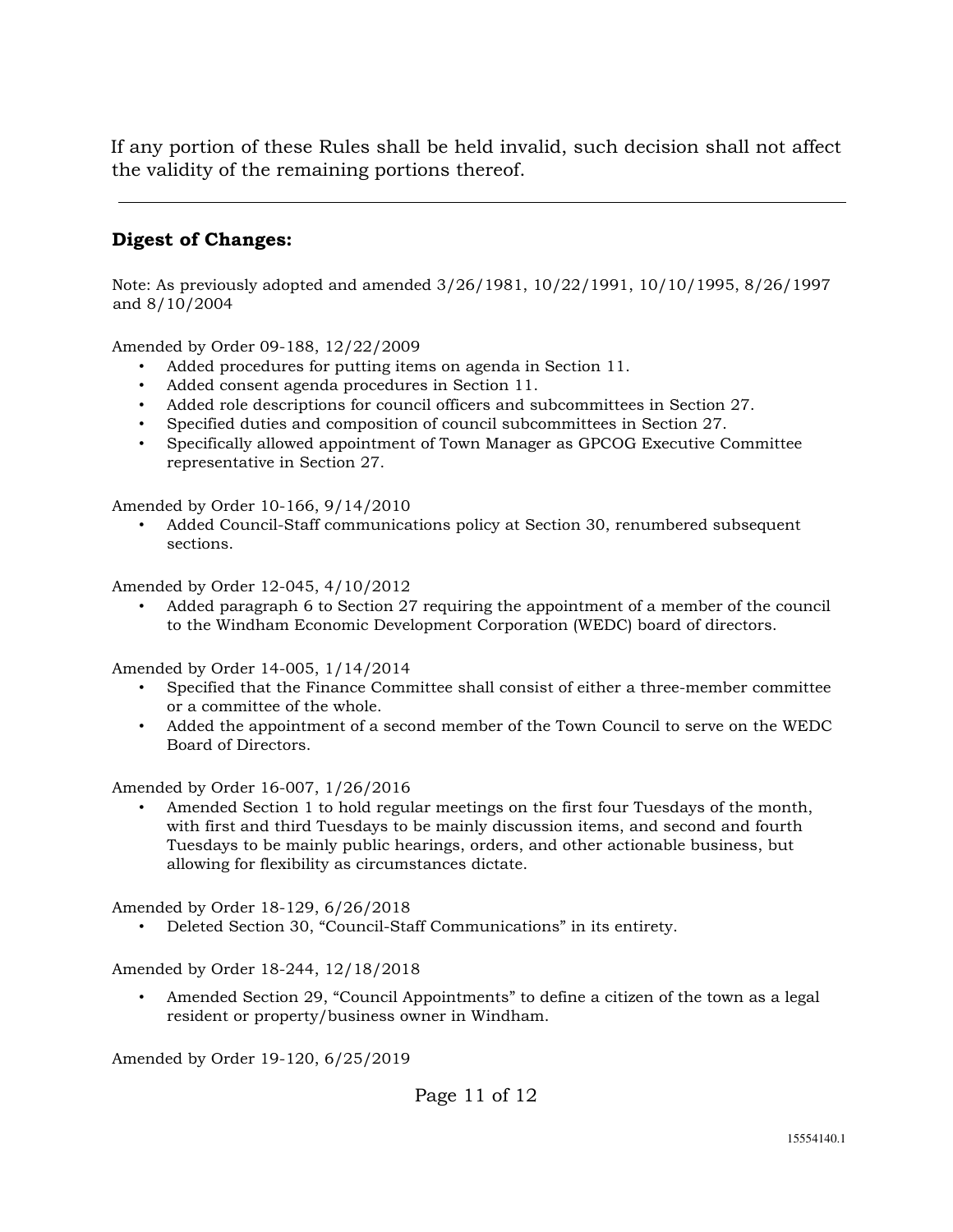- Amended Section 1, "Regular Meetings" to adjust regular meeting start time to 6:30 P.M., clarifying that first and third Tuesdays are work sessions and that no official action may occur, and if Council Action is necessary a Special Council Meeting will be called for that week.
- When the meeting falls on a holiday or Election Day, the regular meeting shall be held the following Thursday.
- Should there be a need to cancel, postpone or change the location of a regular meeting, the Town Manager shall see that all Councilors are notified and reasonable notice given to the public.
- No new business items will be discussed after 9:30 P.M.
- Amended Section 16, "Reconsiderations" clarifying that a motion to reconsider can occur at the next regular meeting, not a workshop session or special meeting.

Amended by Order 20-079, 4/28/2020

- Overall reformatting and paragraph numbering within sections for easier reference.
- Several grammatical and language clarifications.
- Added Council Staff-Communications Protocol back into Council Rules, as indicated in Section 30 and identified as Appendix A.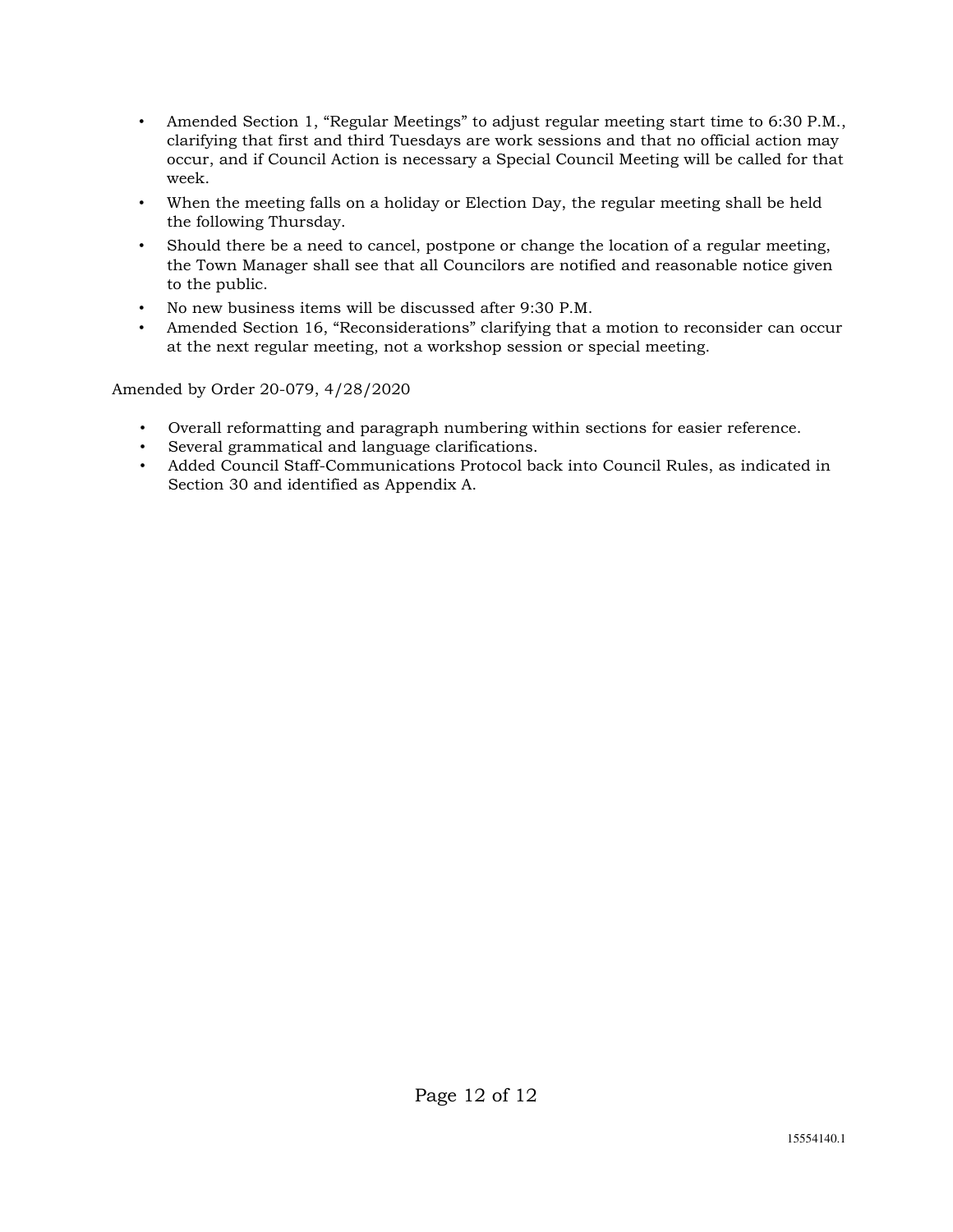### **COUNCIL-STAFF COMMUNICATION PROTOCOL**

Governance of the Town relies on the cooperative efforts of elected officials, who set policy and priorities, and Town staff, who analyze problems and issues, make recommendations, and im-plement and administer the Council's policies. The following are general guidelines to help facilitate effective communications between the Town Council and Town staff. [Note: This section of the Rules is intended to expand on and implement the language contained in Article III, Section 11 of the Charter.]

#### 1. Channel communications through the appropriate Town staff.

 While any staff member is available to answer Council questions and requests for information, the Town Manager is the primary information liaison between the Council and Town staff as outlined in Article III Section 2(A)(11).

Please direct questions of Town staff to the Town Manager, Assistant Town Manager, or Department Heads.

When a Councilmember makes an information request to a particular staff member, the practice is for staff to inform the Town Manager so that he is aware of Council's requests and needs.

2. All Councilmembers should have the same information with which to make decisions.

 When one Councilmember has an information request, the response will be shared with all members of the Council so that each member may be equally informed.

3. Depend upon the staff to respond to citizen concerns and complaints as fully and as expeditiously as practical.

 A primary value in the Town's organizational culture is providing quality customer service. As a first response to customer problems people are encouraged to speak with a staff member's supervisor, department head, or the Town Manager.

 Councilors who receive information about problems or complaints are encouraged to contact the Town Manager's Office to help solve a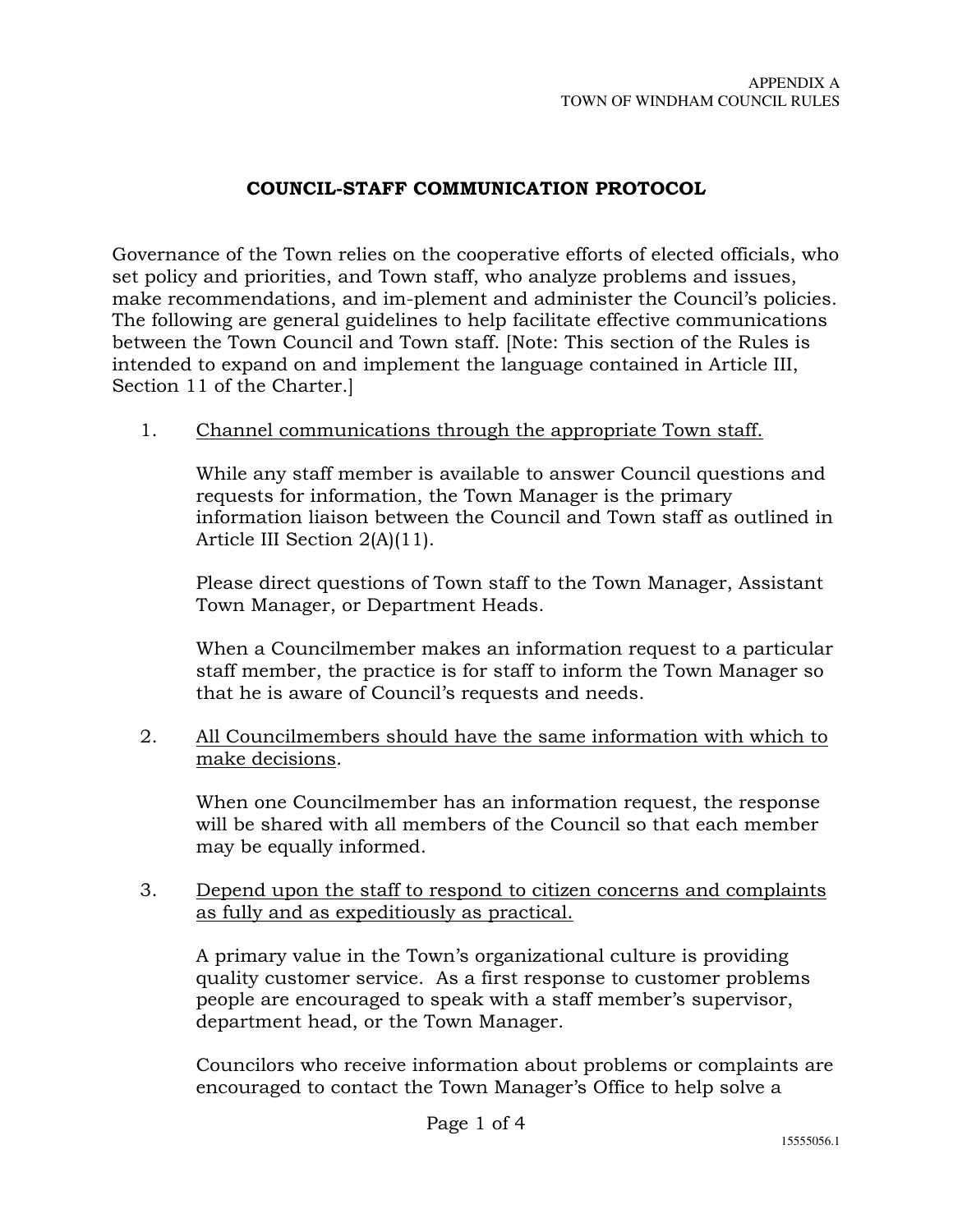citizen's problem. Councilors who receive information about problems or complaints from employees are expected to direct the employee to their supervisor, department head, or the Town Manager's Office. There will be follow-through with the Councilor as to the outcome of the problem or concern by the Town Manager's Office or other appropriate staff.

 Likewise, the Town Council sometimes will receive constituent letters or emails directly. Due to limited staff resources to handle the amount of correspondence, these are disseminated to the appropriate department to prepare a formal response. The Assistant Town Manager oversees and coordinates the process to ensure consistency in the handling of inquiries, problems, or complaints.

 If a letter or email is directed specifically to a Councilmember and requires an official response from the Town, the Town Manager or his/her designee will work directly with the Councilor to provide a response. All correspondence is copied to all members of Council, regardless of to whom it was addressed.

4. The Town Council sets the direction and policy – Town staff is responsible for administrative functions and Town operations.

 The role of the Council is as the legislative body. The Council is responsible for approving the budget, setting policy goals, and adopting strategic plans. The primary functions of staff are to execute Council policy and actions taken by the Council and in keeping the Council informed. Staff is obligated to take direction only from the Town Manager, their Department Head, or their supervisor.

5. In order to provide the Council with timely information, please strive to submit questions on Council agenda items ahead of the meeting.

 Councilors are encouraged to submit their questions on agenda items to the Town Manager as far in advance of the meeting as possible so that staff can be prepared to respond at the Council meeting. Having a practice of "no surprises" between the Council and Town staff and vice versa fosters a productive working relationship.

6. Respect the will of the "full" Town Council.

 Town staff will make every effort to respond in a timely and professional manner to all requests for information or assistance made by individual Councilors. However, if a request reaches a certain degree in either terms of workload or policy, it may be more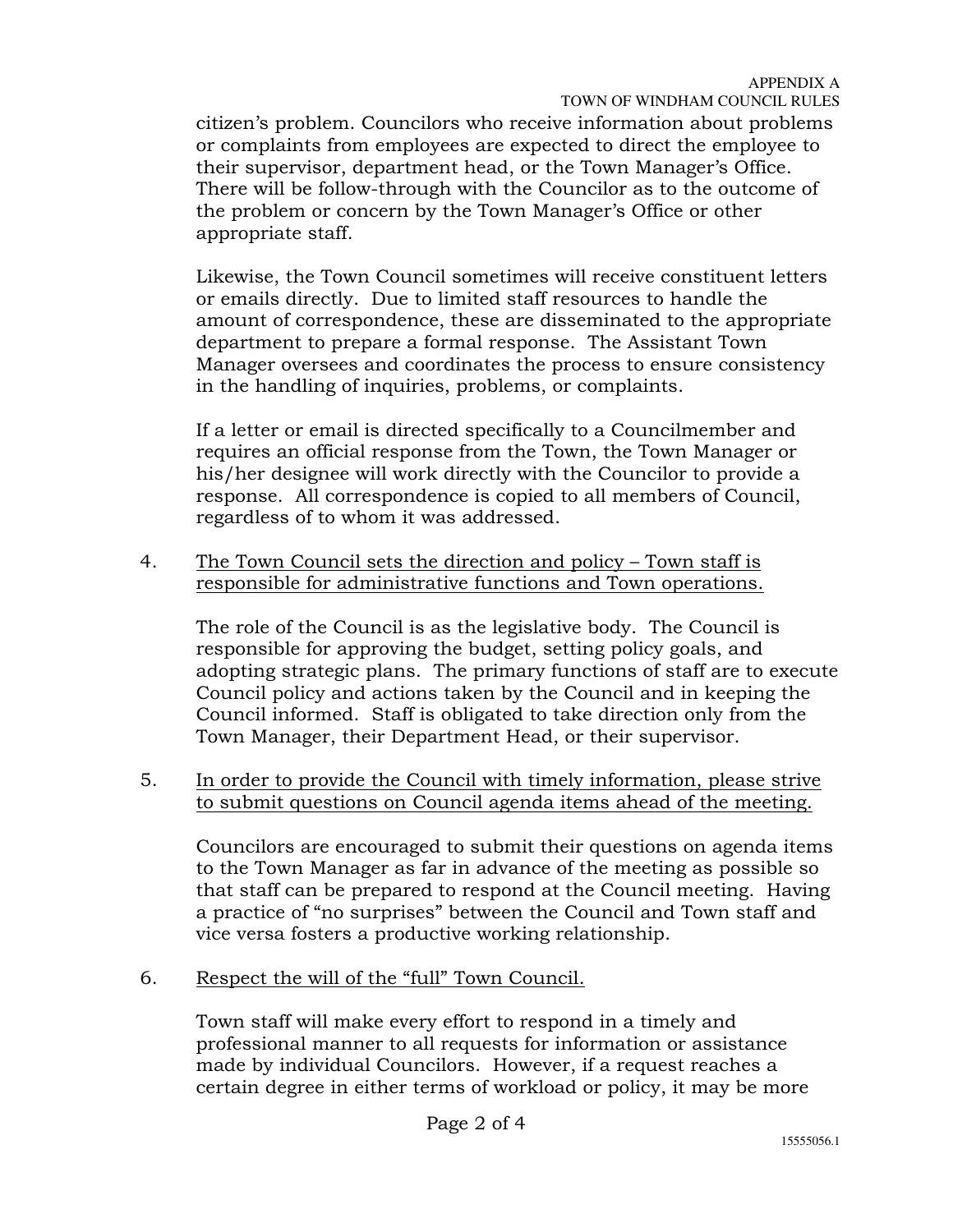appropriate to make the assignment through the direction of the full Town Council. If this should occur, the Town Manager will prepare a memorandum to the Town Council informing them of such situation. It would be the individual Councilor's prerogative to discuss the request at an upcoming Council meeting and to seek approval by the "full" Council. This procedure helps to ensure that staff resources are allocated in accordance with overall Council goals and priorities**.** 

#### 7. Depend upon the staff to make independent and objective recommendations.

 Staff is expected to provide its best professional recommendations on issues, providing information about alternatives to staff recommendations as appropriate, as well as pros and cons for recommendations and alternatives. Sometimes staff may make recommendations that we know will be unpopular with the public and Councilors.

 Staff respects the role of Council as policy makers for the Town and understands that Council must consider a variety of opinions and community values in their decision-making in addition to staff recommendations.

8. The Town Manager and staff are supporters and advocates for adopted Council policy.

 Regardless of whether it was staff's preferred recommendation, staff will support and advocate the adopted Council policy and direction.

9. Refrain from publicly criticizing an individual employee. Criticism is differentiated from questioning facts or the opinion of staff.

 All critical comments about staff performance should only be made to the Town Manager through private correspondence or conversation.

### 10. Seeking political support from staff or engaging staff to influence Council policies or decisions is not appropriate.

The Town is a non-partisan local government. Neither the Town Manager nor any other person in the employ of the Town shall take part in securing or contributing any money toward the nomination or election of any candidate for a municipal office. Council members shall not solicit contributions or support from Town staff for themselves or any other candidate for elective office.